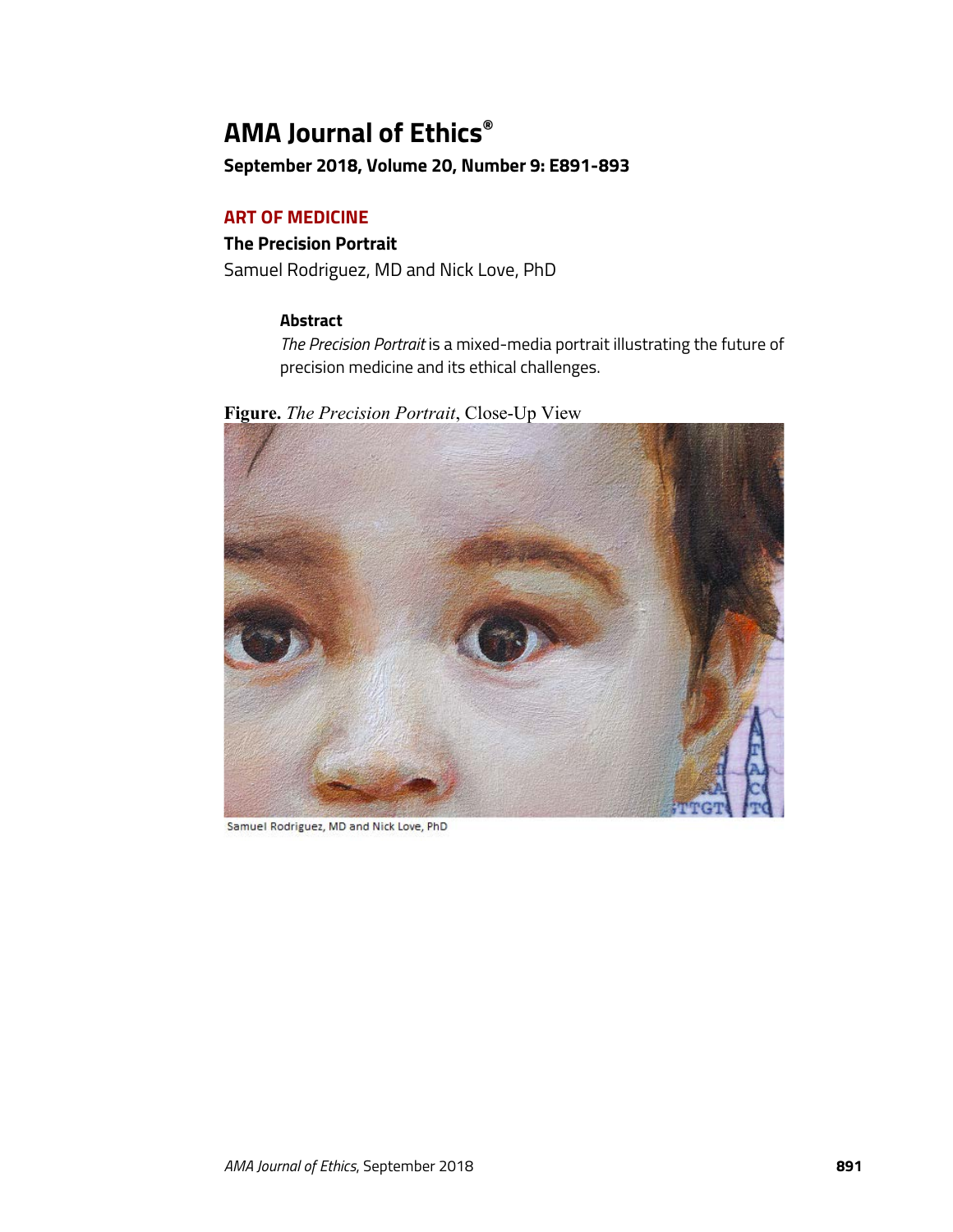

**Figure.** *The Precision Portrait*, Full View

Samuel Rodriguez, MD and Nick Love, PhD

#### **Media**

Oil painting on aluminum digital illustration.

## **Caption**

The portrait foreground features a child, represented in buttery oil paint with enumerable brushstrokes and subtleties in color. This hand-painted portrait sits atop an aluminum